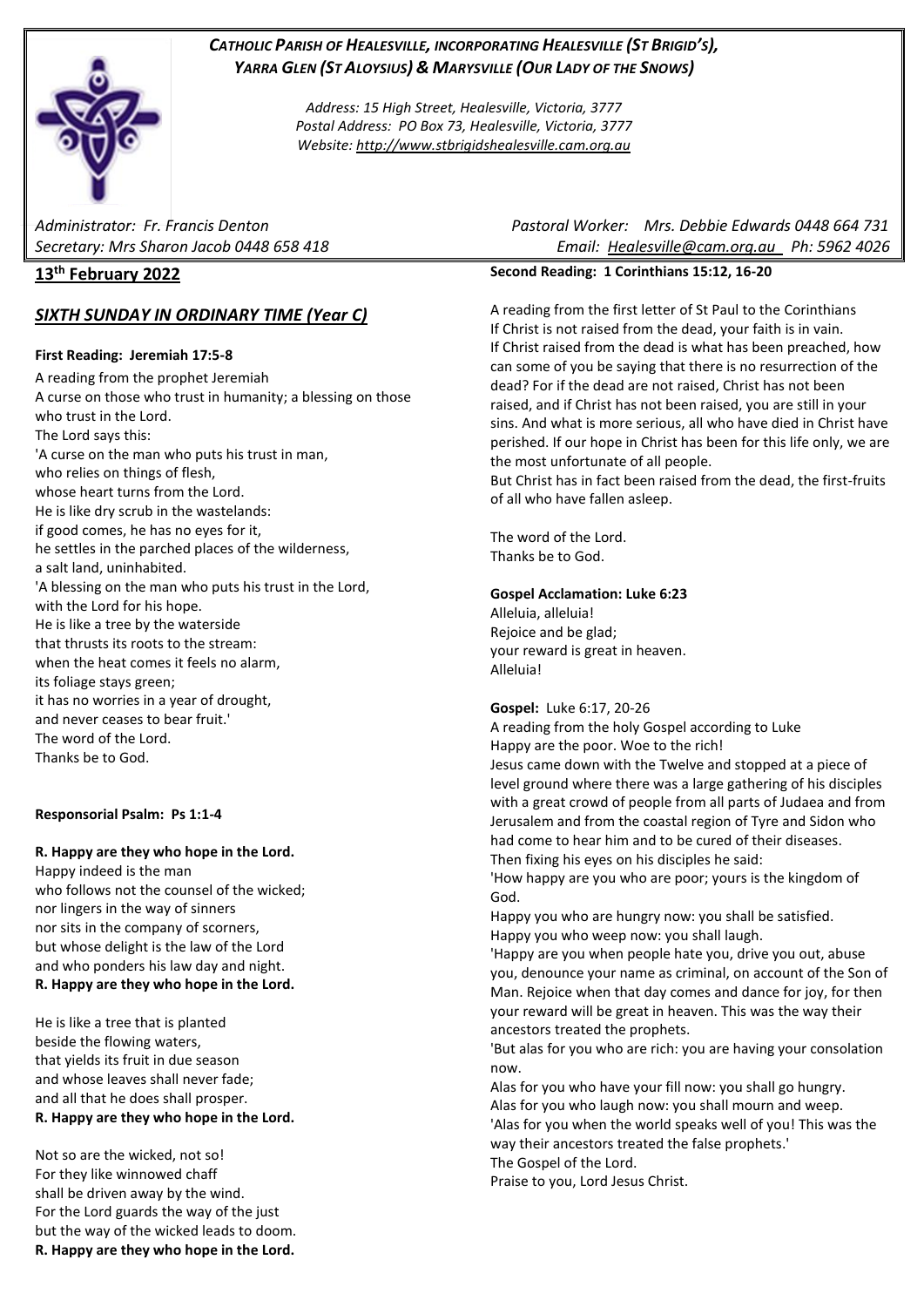**An Act of Spiritual Communion My Jesus, I believe that You are present in the Most Holy Sacrament. I love You above all things, and I desire to receive You into my soul. Since I cannot at this moment receive You sacramentally, come at least spiritually into my heart. I embrace You as if You were already there and unite myself wholly to You. Never permit me to be separated from You. Amen.**

### **PARISH PRAYER LIST**

**Recently Deceased:** Val Christie, Sheila Barr, Richard Naisbitt

**Sick:** Babies Emmett, Noah Glen Christie, Tedi and Santi; Roman, Blake Smith, Trish Leahy, John Snell, Abby Sharp, Peter Munro, Megan, Bernie Jansen, Andrew Sharp, John, Glenn, Lyn Francis, Dorothy Barber, Fiona, Annie Preuss, Michelle Ryan, Damian, John, Alison, Heather, Julie Bates, Garry Dettman, Bradley Jordan, Jeanette Henkel, Richard Galbraith, Debbie Huby, Geoff Lucas, Sandra Donkin, Glen, Fred Bullas, Fred Coullas, Evie Gleeson, Indy Dawes, Rade Krstic, Megan Williams, Michael Wood, Michael, Margo & Stephen Youngberry, Marie Hammond, John Mulholland, Rhiannon Days, Val Savitt, Ron Garland, Jaz Nueber, James Cooney, Robert, Mary & Gerard Bariola, Tilly Van der Zee, Lydia, Joyce Slattery, Annie, Bob Ireland, Val & Michael Christie, Ted & Peter Bowling, Natasha, Mia, James, Mitchell Wilson, Veronica Ireland, Lauren, Brooke, Anthony, Laura Baosde Pinto, Michelle, Judy, Annette Fromholtz, John Wray, Lynn Doensen , Elsa Gianforte, Fiona M, Louise Janse, Rudi Wenhuda

### **FOR THOSE WHOSE ANNIVERSARIES ARE IN JANUARY**

Henny Puschmann (08.01.07), John Gentle (14.01.84), Giuseppe Panozzo (14.01.83), Maria Jansen (14.01.08), Stephen Sotko Snr (20.01.09), Kathy Heath (21.01.07), Stephen Sotko Jnr (28.01.06), Garry Sweeney (21.01.17), Ethel Lalor, Philip Plant,Kathy Heath, Bern Porter, Judy Robertson.

### **Gardening around the church and presbytery**

If you can help out in any way in keeping our gardens looking neat, please contact the office. Our gardening team needs assistance with big jobs and little, from mowing and whipper snipping to weeding. This need not be a big time commitment, we simply need generous parishioners to be available when they can to join a pool of willing hands to help maintain our large grounds. Thanks!

#### **Thanksgiving St Brigid's Healesville,**

### **26th December 2021**

Thanksgiving: \$445.90 Presbytery: \$170.20

#### **2nd January 2022**

Thanksgiving: \$995.85 Presbytery: \$ 171.00

#### **9th January 2022**

Thanksgiving: \$406.60 Presbytery: \$ 240.70

#### **16th January 2022**

Thanksgiving: \$217.00 Presbytery: \$205.00

#### **23rd January 2022**

Thanksgiving: \$233.00 Presbytery: \$211.50

### **30th January 2022**

Thanksgiving: \$896.60 Presbytery: \$ 135.00

## **6 th February 2022**

Thanksgiving: \$396.00 Presbytery: \$195.00

### **St Aloysius, Yarra Glen – December/January**  Thanksgiving: \$250.00 Presbytery: \$ 105.00

**Our Lady of the Snows, Marysville 25th January 2022** Thanksgiving: \$45.00

#### **Our Lady of Lourdes**



On Friday 11<sup>th</sup> February we celebrated the feast of Our Lady of Lourdes. Nestled in the foothills of the French Pyrénées Mountains, Lourdes today is among the most popular and well-visited Marian shrines in the world. This beautiful shrine built to honour the Blessed Virgin Mary at her own request has been for over 150 years a sanctuary of prayer and healing for the Catholic faithful. The circumstances behind its foundation are a testament to the mysterious providence of God and his mysterious choice of human instruments.

St Bernadette Soubirous was only fourteen years old when Our Lady appeared to her on 18 occasions between 11<sup>th</sup> February and 16<sup>th</sup> July (the Feast of Our Lady of Mount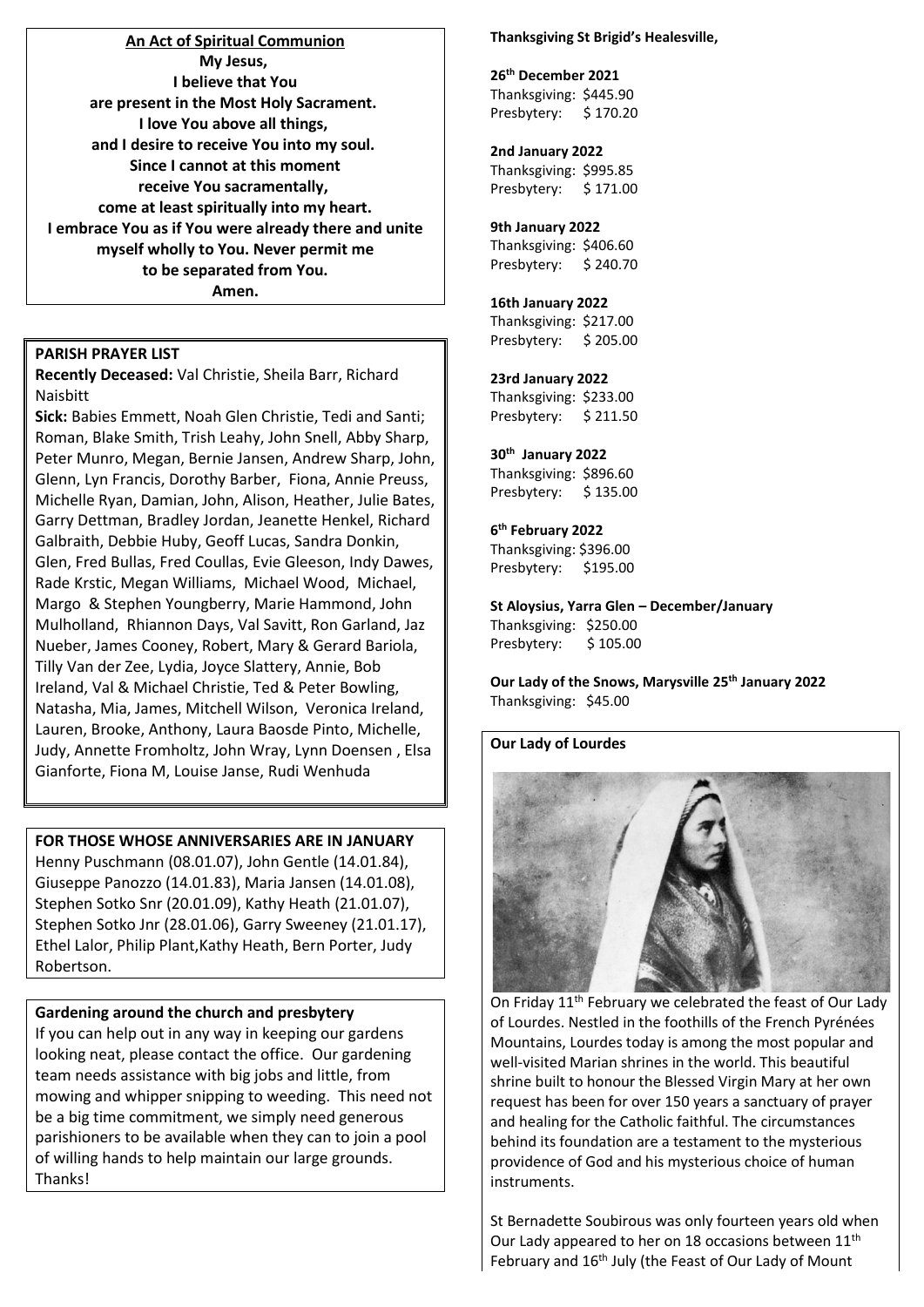Carmel) in 1858. St Bernadette's experience of poverty, suffering and sickness had from childhood grounded her in the mystery of the cross and directed her to a profound interior life of prayer in which the rosary claimed pride of place. She carried a rosary with her at all times and practically lived in a continuous state of prayer. Even prior to the apparitions of Our Lady, Bernadette was a living saint. Her natural modesty, humility and shy nature meant Bernadette never sought fame or to win the acclaim of the world, indeed the public attention caused her great suffering. Notwithstanding this, Bernadette showed herself indifferent to the scorn of the scoffers and the sceptics; she sought merely to be obedient to what "The Lady" asked her to do. Although illiterate at the time of the apparitions Bernadette was interrogated at great length by Church and state authorities alike. The following is a first-hand record of what the saint experienced on  $11<sup>th</sup>$  February 1858.

*"I had just begun to take off my first stocking when suddenly I heard a great noise like the sound of a storm. I looked to the right, to the left, under the trees of the river, but nothing moved; I thought I was mistaken. I went on taking off my shoes and stockings, when I heard a fresh noise like the first. Then I was frightened and stood straight up. I lost all power of speech and thought, when, turning my head toward the grotto, I saw at one of the openings of the rock a bush, one only, moving as if it were very windy. Almost at the same time there came out of the interior of the grotto a golden coloured cloud, and soon after a Lady, young and beautiful, exceedingly beautiful, the like of whom I had never seen, came and placed herself at the entrance of the opening above the bush. She looked at me immediately, smiled at me and signed me to advance, as if she had been my mother. All fear had left me, but I seemed to know no longer where I was. I rubbed my eyes, I shut them, I opened them; but the Lady was still there continuing to smile at me and making me understand that I was not mistaken. Without thinking of what I was doing, I took my rosary in my hands and fell on my knees. The Lady made a sign of approval with her head and took into her hands a rosary which hung on Her right arm. When I attempted to begin the rosary and tried to lift my hand to my forehead, my arm remained paralysed, and it was only after the Lady had signed herself that I could do the same. The Lady left me to pray all alone; she passed the beads of her rosary between her fingers but she said nothing; only at the end of each decade did She say the 'Gloria' with me. When the recitation of the rosary was finished, the Lady returned to the interior of the rock and the golden cloud disappeared with her.*

*The Lady had the appearance of "a young girl, sixteen, or seventeen years old. She wore a white dress drawn in at the waist by a blue ribbon whose ends hung down. On her head she wore a long white veil so as almost to cover her hair. Her feet were bare but nearly covered by the folds of ha dress, except at the tip where a yellow rose shone on each. On her right arm she carried a rosary of white beads on a golden chain, shining like the roses on her feet."* (sourced from https://www.ewtn.com/catholicism/library/lourdes-and-stbernadette-5624)

St Bernadette was permanently changed by the apparitions of Our Lady and her message to offer up prayers and

penances for the conversion of sinners. Our Lady had offered to Bernadette these prophetic words: "I do not offer you happiness in this life but in the next." Bernadette entered religious life with the Sisters of Notre Dame of Nevers, where she would endure much suffering, hidden from the eyes of the world. Although the miraculous spring at the grotto of Lourdes quickly became famous for healing countless pilgrims, Bernadette herself experienced no cure of her many physical ailments. She died at the age of 35 after prolonged suffering which she cheerfully offered up for the conversion of sinners. Her body remains incorrupt to this day. St Bernadette offers us a heroic model of Christian virtue, piety and charity in the face of great suffering and to prefer the eternal happiness of heaven to the passing goods of this world. Yours in Christ

Fr Francis Denton

### **From Debbie's Desk**

Last week I threw out somewhat of a challenge, to allow those stray wonderings that may cross our minds from time to time to lead us to God, rather than away from him, as we might imagine they may. If we wonder, even quietly to ourselves, we are invited to explore and to discover answers that we may not anticipate. Perhaps the answer is always going to be the same, but the voyage of discovery can be an unexpectedly fruitful part of the exercise. Whichever way it goes, when we enter into any conversation with God, we cannot lose. For instance, those overcome by grief may be really angry with God. This is ok! It is what it is! When has grief ever been predictable, or easy to juggle? God joins us in our frustration and sorrow, Jesus knows, for he has experienced all the emotions that we experience, having lived our human condition, with all its overwhelming emotions, before us. Jesus got angry, just as we do. He lives our human condition with us right now, risen, glorified yet ever-present with us. Jesus knows. Our Blessed Mother knows, from the inside out. So maybe this week we might consider a second 'musing'. For instance, *What happens when I am too overwhelmed, or too underwhelmed to pray? Does God still hear my heart when my voice stops working?* I get like that. Sometimes I feel that there are far too many people and far too many things for me to worry about. Too many fears for me to juggle. Too many situations weighing me down. Too many people for me to pray for. I can't remember them all when prayer time does give me the opportunity to start listing. My brain is good at hiding under the covers, and when I try to pray, it often takes off, nowhere to be seen. How does God receive my squeaks? When things get really tough, there I am making lots of noise, like a frightened child yelling for attention. I know from my heart that my prayers are not just noise to God. Like a caring parent tuned to the cries of a baby in need, when I start yelling, I know he hears and responds to my neediness.

The things we carry around can be really heavy at times. At the Presentation of the Gifts during Mass, along with others in our Parish family, and indeed mankind itself, we offer God the bread and the wine that will be consecrated. Along with these gifts to him, we are encouraged to offer to God